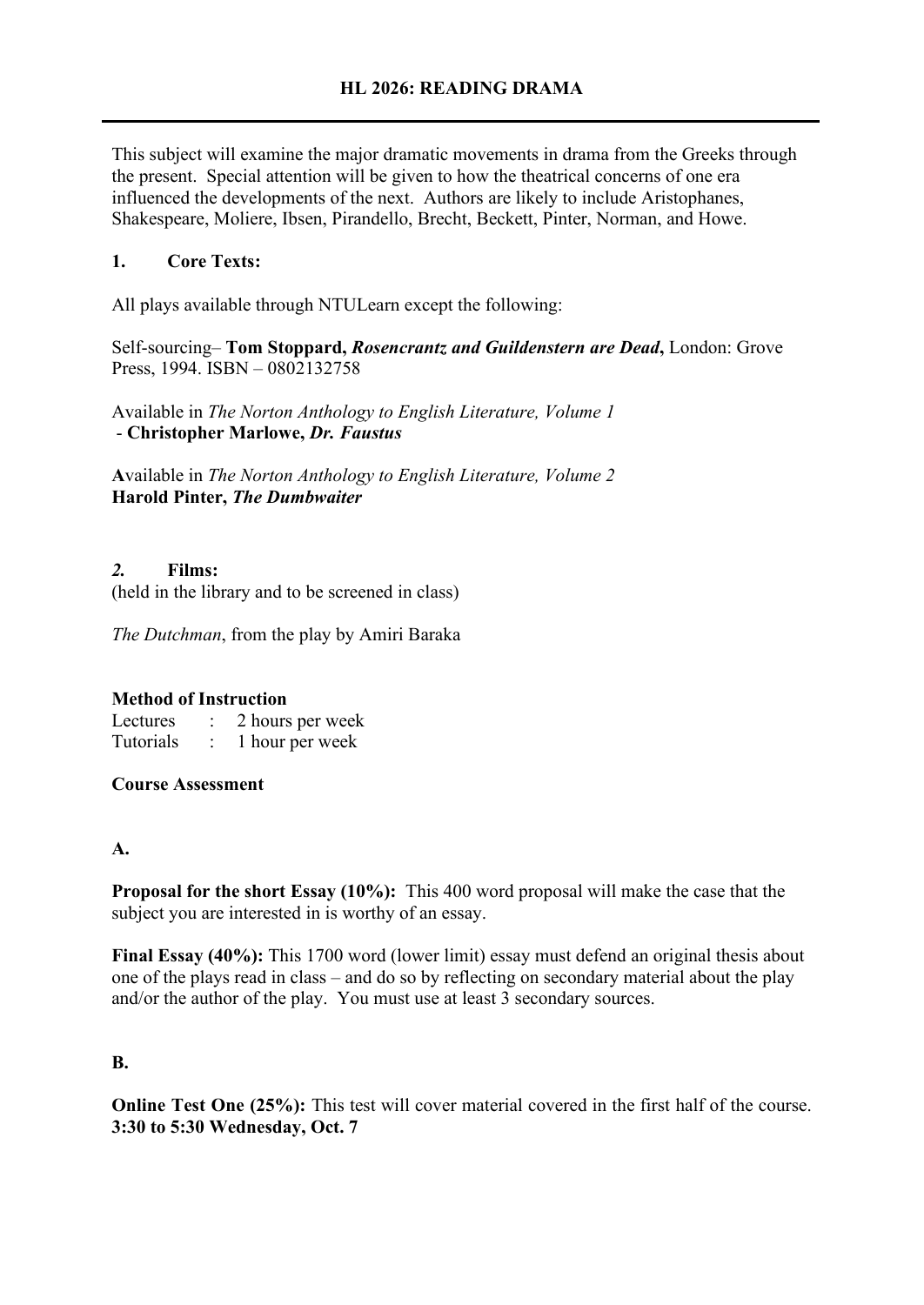**Online Test Two (25%):** This test will cover material covered in the second half of the course. Date and time – TBA.

**\*\*Warning\*\* Plagiarism will not be tolerated and will result in automatic failure of the course.**

| Lecturer         | <b>Office Room No.</b> | DID | <b>E-mail Address</b>              |
|------------------|------------------------|-----|------------------------------------|
| Daniel Jernigan* | HSS-03-68              |     | $d$ iernigan $\omega$ ntu. edu. sg |

\* Course Co-ordinator

# **Proposed Lecture Schedule**

| Week No. | <b>Topics</b>                                                      | <b>Readings</b>                                                                                                                       |
|----------|--------------------------------------------------------------------|---------------------------------------------------------------------------------------------------------------------------------------|
| Week 1   | <b>Course Introduction -</b>                                       |                                                                                                                                       |
| Week 2   | <b>Introduction to Greek Drama</b>                                 | Sophocles, Oedipus Rex                                                                                                                |
| Week 3   | <b>Medieval Drama</b>                                              | <b>Anonymous, The Brome</b><br><b>Play of Abraham and</b><br><b>Issac</b><br>Anonymous, Mankind                                       |
| Week 4   | <b>Renaissance Drama</b>                                           | <b>Christopher Marlowe:</b><br>Dr. Faustus - Available in<br><b>The Norton Anthology to</b><br><b>English Literature,</b><br>Volume 1 |
| Week 5   | <b>Restoration Drama</b>                                           | <b>Aphra Behn, The Rover</b>                                                                                                          |
| Week 6   | <b>French Neo-Classical</b>                                        | <b>Moliere, The Misanthrope</b>                                                                                                       |
| Week 7   | <b>Realism</b>                                                     | <b>Anton Chekhov, The</b><br><b>Cherry Orchard</b>                                                                                    |
| Week 8   | <b>Recess</b>                                                      |                                                                                                                                       |
| Week 9   | No Class - Test One will be from 4:00 to<br>5:30 Wednesday, Oct. 7 |                                                                                                                                       |
| Week 10  | <b>African American Drama</b>                                      | Amiri Baraka (Le Roi<br>Jones), Dutchman                                                                                              |
| Week 11  | <b>Postcolonial Drama</b>                                          | Wole Soyinka, Death<br>and the King's<br><b>Horseman</b>                                                                              |
| Week 12  | Metatheatre                                                        | Tom Stoppard,<br>Rosencrantz and<br><b>Guildenstern are Dead</b>                                                                      |